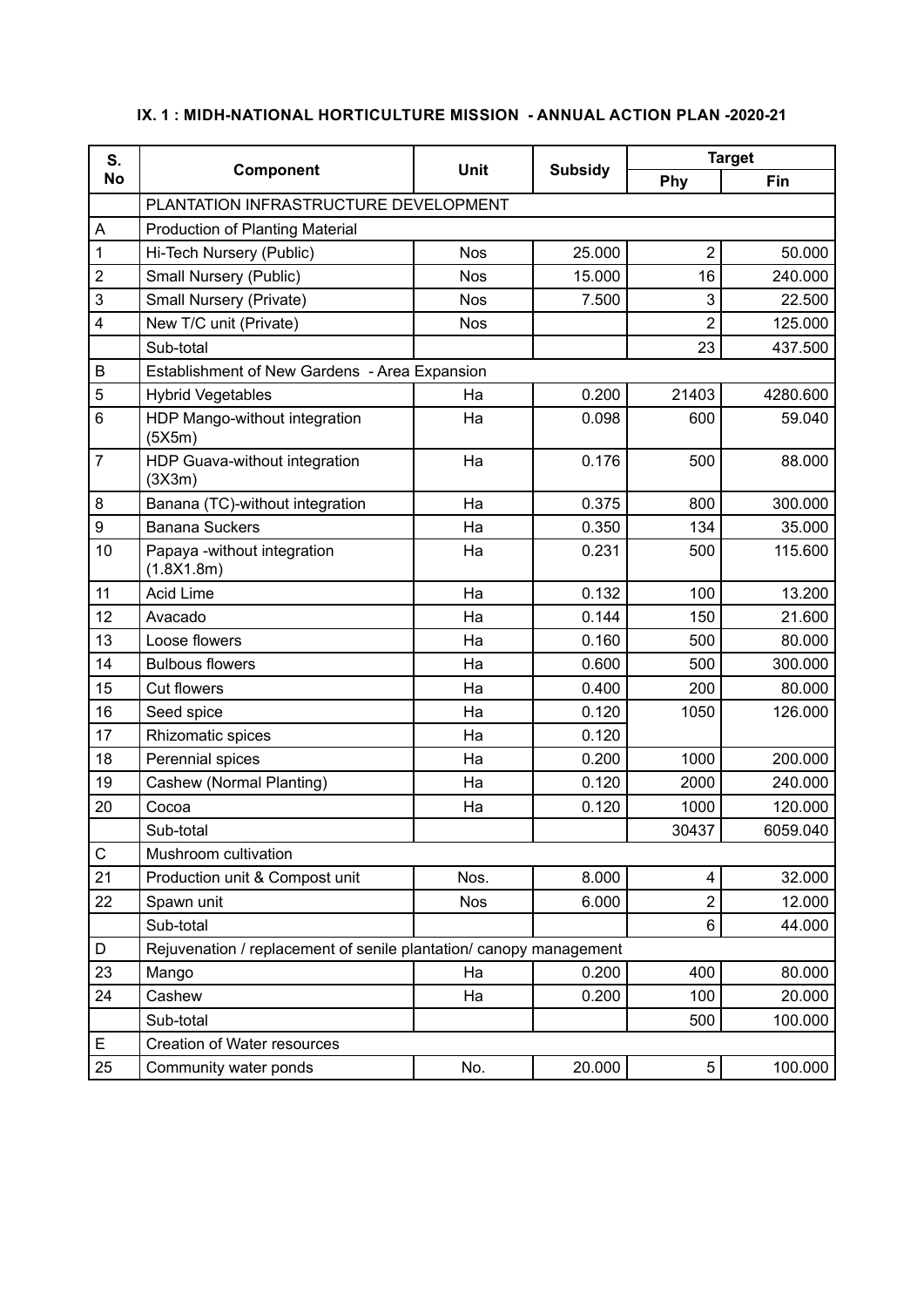## **IX. 1 : MIDH-NATIONAL HORTICULTURE MISSION - ANNUAL ACTION PLAN -2020-21**

| S.<br><b>No</b> | Component                                                                                                                           | Unit       | <b>Subsidy</b> | <b>Target</b> |          |
|-----------------|-------------------------------------------------------------------------------------------------------------------------------------|------------|----------------|---------------|----------|
|                 |                                                                                                                                     |            |                | Phy           | Fin      |
| 26              | Water harvesting system for individu-<br>als- for storage of water in 20mx-<br>20mx3m ponds/tube wells/dug wells<br>@ Rs.125/- cum. | No         | 0.750          | 1350          | 1012.500 |
|                 | Sub-total                                                                                                                           |            |                | 1355          | 1112.500 |
| F               | Protected cultivation                                                                                                               |            |                |               |          |
| 27              | Green House structure-<br>Tubular structure-Naturally Ventilated                                                                    | Ha         | 46.750         | 50            | 2337.500 |
| 28              | Shade Net House - Tubular Structure                                                                                                 | Ha         | 35.500         | 10            | 355.000  |
| 29              | <b>Plastic Mulching</b>                                                                                                             | Ha         | 0.160          | 2000          | 320.000  |
| 30              | Cost of planting material & cultivation<br>of Carnation & Gerbera under poly<br>house/shade net house.                              | Ha         | 30.50          | 14            | 427.000  |
| 31              | Cost of planting material & cultivation<br>of Rose & lilium under poly house/<br>shade net house.                                   | Ha         | 21.30          | 12            | 255.600  |
| 32              | Cost of planting material & cultivation<br>of Capsicum and Cucumber under<br>poly house/shade net house.                            | Ha         | 7.000          | 16            | 112.000  |
|                 | Sub-total                                                                                                                           |            |                | 2102          | 3807.100 |
| G               | Promotion of INM /IPM                                                                                                               |            |                |               |          |
| 33              | Promotion of INM / IPM                                                                                                              | Ha         | 0.012          | 5000          | 60.000   |
| 34              | Bio control lab - Public sector (Small<br>unit)                                                                                     | <b>Nos</b> | 10.000         | 5             | 50.000   |
|                 | Sub-total                                                                                                                           |            |                | 5005          | 110.000  |
| H               | <b>Organic Farming</b>                                                                                                              |            |                |               |          |
| 35              | Adoption of organic farming.                                                                                                        | Ha         | 0.040          | 12500         | 500.000  |
| 36              | Permanent Vermi compost unit                                                                                                        | <b>Nos</b> | 0.500          | 250           | 125.000  |
| 37              | <b>HDPE Vermibed</b>                                                                                                                | <b>Nos</b> | 0.080          | 150           | 12.000   |
|                 | Sub-total                                                                                                                           |            |                | 12900         | 637.000  |
| $\overline{1}$  | Pollination support through beekeeping                                                                                              |            |                |               |          |
| 38              | Honey bee colony                                                                                                                    | <b>Nos</b> | 0.008          | 20000         | 160.000  |
| 39              | <b>Bee Hives</b>                                                                                                                    | <b>Nos</b> | 0.008          | 20000         | 160.000  |
| 40              | Honey extrator                                                                                                                      | <b>Nos</b> | 0.080          | 2000          | 160.000  |
|                 | Sub-total                                                                                                                           |            |                | 42000         | 480.000  |
| J               | Horticulture Mechanization                                                                                                          |            |                |               |          |
| 41              | Tractor (upto 20 PTO HP)                                                                                                            | <b>Nos</b> | 0.750          | 103           | 77.250   |
| 42              | Power Tiller (above 8 BHP)                                                                                                          | <b>Nos</b> | 0.600          | 298           | 178.800  |
| 43              | Power Tiller (Below 8 BHP)                                                                                                          | <b>Nos</b> | 0.400          | 140           | 56.000   |
|                 | Sub-total                                                                                                                           |            |                | 541           | 312.050  |
| K.              | Human Resource Development (HRD)                                                                                                    |            |                |               |          |
| 44              | Farmers training within State 2 days<br>@Rs.2000/- Per farmer                                                                       | Nos        | 0.020          | 10000         | 200.000  |